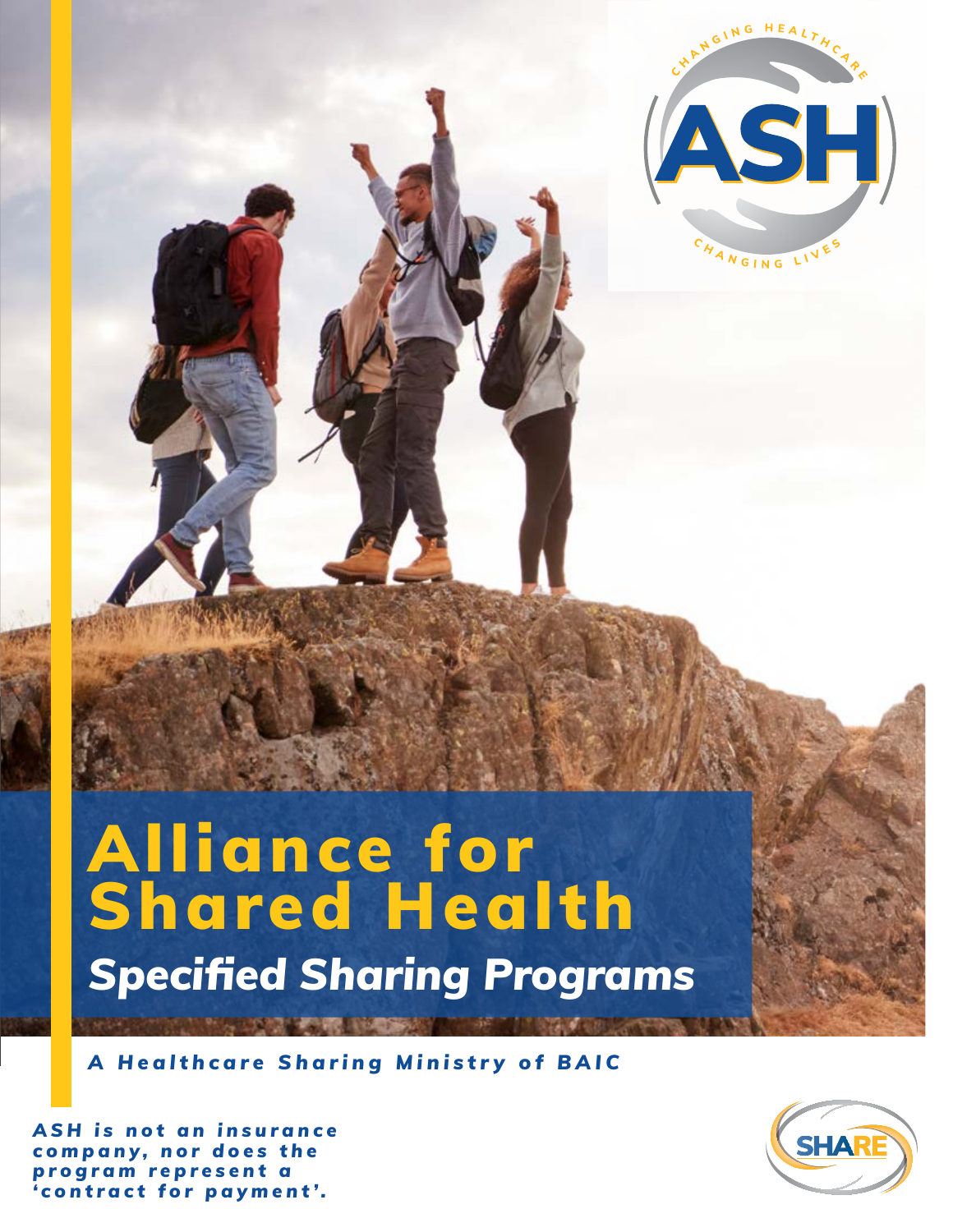

*Members must be enrolled in a core ASH health share level to participate in SHARE Dental*

## *ASH's Dental Sharing is vital to the long-term health of members.*

*The dental sharing program shares in services and procedures based on a graduated scale where sharing percentages increase over a period of three years. The maximum sharing levels are highest in year 3, so it is to the member's advantage to seek regular, consistent care and maintain their membership over at least the three-year time period.*

*Preventive dental exams and X-Rays shared at 100% immediately*

*No waiting period on dental sharing services!*

*Access your SHARE dental information through the ASH Needs Portal*

*Locate high quality dental providers through the network*

## *Dental Network*

*The ASH Dental Sharing Level offers participating members access to the Careington POS Dental Network. Use of the Network is not required in order for dental needs to be eligible for sharing, however members who access network dentists will receive 20% to 50% discounts on most procedures including routine oral exams, cleanings, and major work such as dentures, root canals, and crowns through one of the largest dental networks in the U.S.A., with a focus on neighborhood dentists. Members who choose to utilize network dentists will not experience balance billing. In other words, as long as ASH members share in the need of a network dentist, they will share in those needs at the full percentage eligible – not subject to reductions for usual and customary, after any applicable MRA and waiting periods have been met.*

| <b>SHARE Dental Monthly Contribution</b>                                             |     |       |       |  |  |  |  |
|--------------------------------------------------------------------------------------|-----|-------|-------|--|--|--|--|
| <b>MEMBER + CHILDREN</b><br><b>MEMBER + SPOUSE</b><br><b>MEMBER</b><br><b>FAMILY</b> |     |       |       |  |  |  |  |
| \$53                                                                                 | 591 | \$115 | \$145 |  |  |  |  |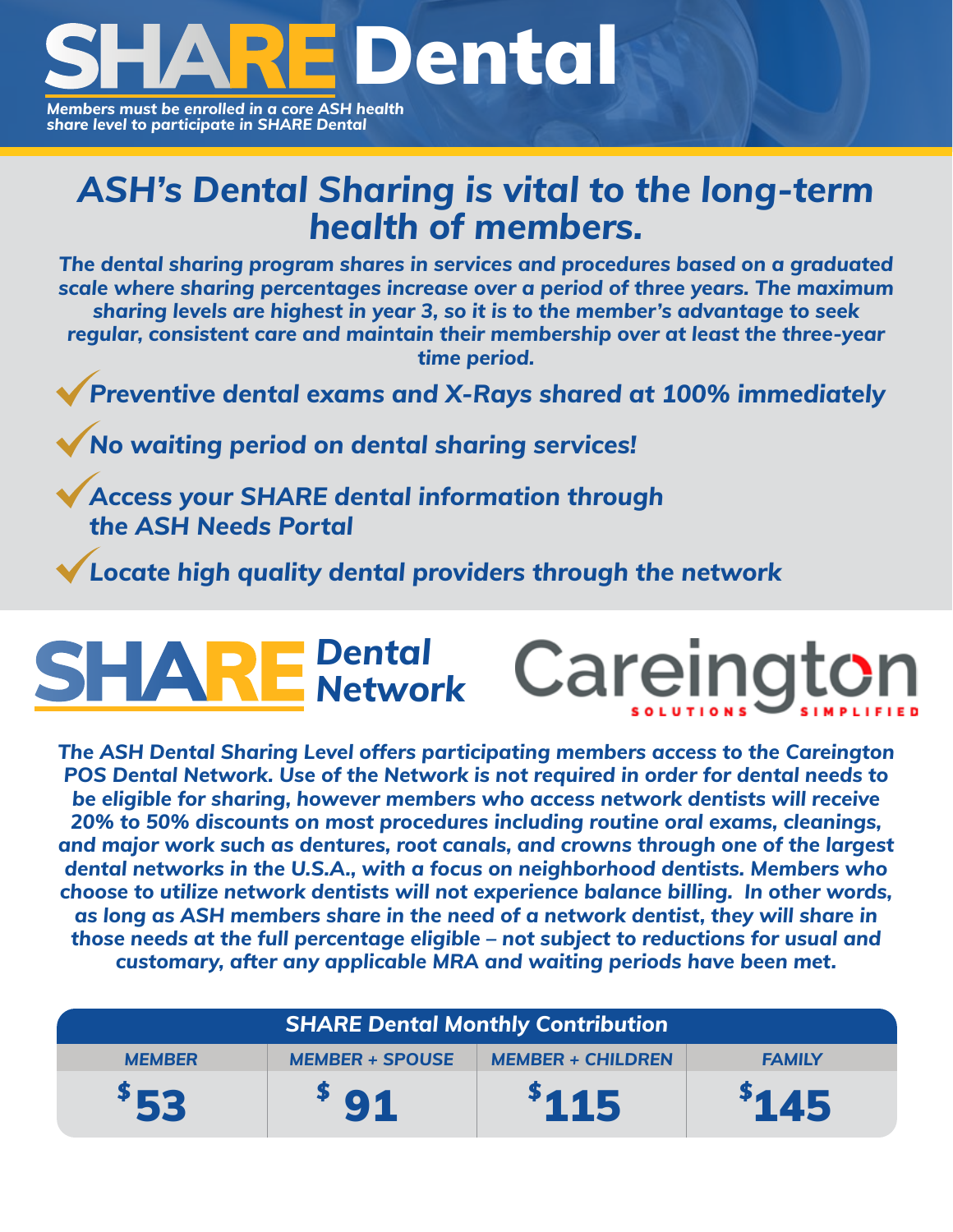| <b>SHARE Dental</b>                                                                             |                                            |                                         |               |  |  |
|-------------------------------------------------------------------------------------------------|--------------------------------------------|-----------------------------------------|---------------|--|--|
|                                                                                                 | <b>YEAR 1</b>                              | <b>YEAR 2</b>                           | <b>YEAR 3</b> |  |  |
| Class 1 - Diagnostic/Preventive Needs (Excluded from Annual Sharing Maximums)                   |                                            |                                         |               |  |  |
| <b>Exams</b>                                                                                    |                                            |                                         |               |  |  |
| <b>Bitewing X-Rays</b>                                                                          |                                            | 100%                                    | 100%          |  |  |
| <b>All Other X-Rays</b>                                                                         |                                            |                                         |               |  |  |
| <b>Cleanings &amp; Fluoride Treatments</b><br>(includes 1 additional cleaning during pregnancy) | 100%                                       |                                         |               |  |  |
| <b>Palliative Treatment</b>                                                                     |                                            |                                         |               |  |  |
| Sealants for children 15 and under<br>(1 per tooth per 3 years)                                 |                                            |                                         |               |  |  |
| <b>Class 2 - Basic Services</b>                                                                 |                                            |                                         |               |  |  |
| <b>Basic Restorative (Fillings)</b>                                                             |                                            |                                         |               |  |  |
| <b>Simple Extractions</b>                                                                       |                                            |                                         |               |  |  |
| <b>Space Maintainers</b>                                                                        |                                            |                                         |               |  |  |
| <b>Repairs of Crowns, Inlays, Onlays, Bridges, &amp;</b><br><b>Dentures</b>                     |                                            |                                         |               |  |  |
| <b>Endodontics</b>                                                                              | 40%                                        | 80%                                     | 90%           |  |  |
| <b>Nonsurgical Periodontics</b>                                                                 |                                            |                                         |               |  |  |
| <b>Surgical Periodontics</b>                                                                    |                                            |                                         |               |  |  |
| <b>Complex Oral Surgery</b>                                                                     |                                            |                                         |               |  |  |
| <b>General Anesthesia</b>                                                                       |                                            |                                         |               |  |  |
| <b>Class 3 - Major Services</b>                                                                 |                                            |                                         |               |  |  |
| <b>Inlays</b>                                                                                   |                                            |                                         |               |  |  |
| <b>Onlays</b>                                                                                   |                                            |                                         |               |  |  |
| <b>Crowns</b>                                                                                   | 20%                                        | 50%                                     | 60%           |  |  |
| <b>Prosthetics (Bridges, Dentures)</b>                                                          |                                            |                                         |               |  |  |
| <b>Orthodontic (Dependent children to age 19)</b>                                               |                                            |                                         |               |  |  |
| <b>Diagnostic, Active, Retention Treatment</b>                                                  | 50%                                        |                                         |               |  |  |
| <b>Sharing Maximums &amp; MRAs (Cumulative of network and non-network)</b>                      |                                            |                                         |               |  |  |
| MRA (per person/per family) Per Member Year                                                     | \$50/\$150 Excludes Class 1 & Orthodontics |                                         |               |  |  |
| <b>Maximum (per person) Per Member Year</b>                                                     |                                            | \$1,500 Excludes Class 1 & Orthodontics |               |  |  |
| <b>Lifetime Orthodontic Sharing Maximum</b>                                                     | \$1,500                                    |                                         |               |  |  |

*The percentage shown is the percentage of the sharing maximum allowable charges (MACs) that the dental sharing program will share for eligible sharing services provided by either a participating dentist or a nonparticipating dentist. Participating dentists typically accept the maximum allowable charge as payment in full. Nonparticipating dentists may bill you for the difference between their charge and the maximum allowable charge paid by the policy. The ASH member guidelines detail the standard exclusions that apply. Dependent children are eligible to age 26 in all states. The member guidelines include a complete listing of shareable services, limitations, exclusions, cancellation and renewal provisions*

*Issue Age is 18 and over; dependent children eligible up to age 26.*

*Orthodontics is for dependent children up to age 19.*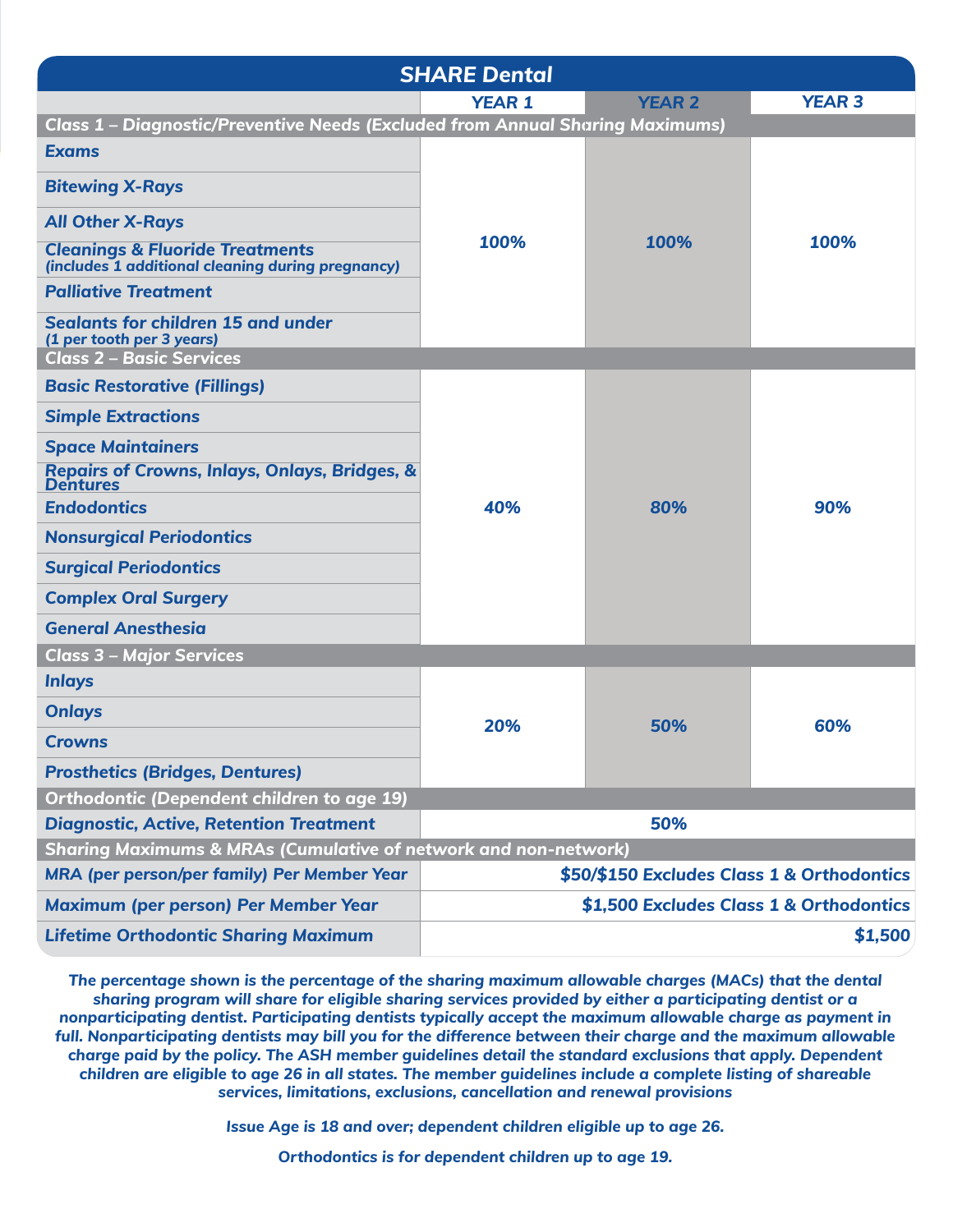

## *ASH's Vision Sharing helps relieve your out of pocket costs!*

*Order discounted contact lenses online*

*Discounts on Lasik Procedures*

*Discounts for cosmetic extras, coatings and other add-on charges to standard lenses.*





*VSP is a Preferred Provider Organization committed to developing and maintaining a strong vision provider network. With one of the largest and most comprehensive networks nationwide, members have their choice of a substantial panel of Ophthalmologists (MDs), Optometrists (ODs) or Opticians located throughout the United States, including some of the most popular retail optical chain locations. Participating providers are required to meet stringent quality of care and credentialing standards. Members utilize participating providers 98% of the time, due to the quality of vision care services.* 

| <b>SHARE Vision Monthly Contribution</b> |                        |                          |               |  |  |  |
|------------------------------------------|------------------------|--------------------------|---------------|--|--|--|
| <b>MEMBER</b>                            | <b>MEMBER + SPOUSE</b> | <b>MEMBER + CHILDREN</b> | <b>FAMILY</b> |  |  |  |
| 523                                      | 29                     | 28                       | 533           |  |  |  |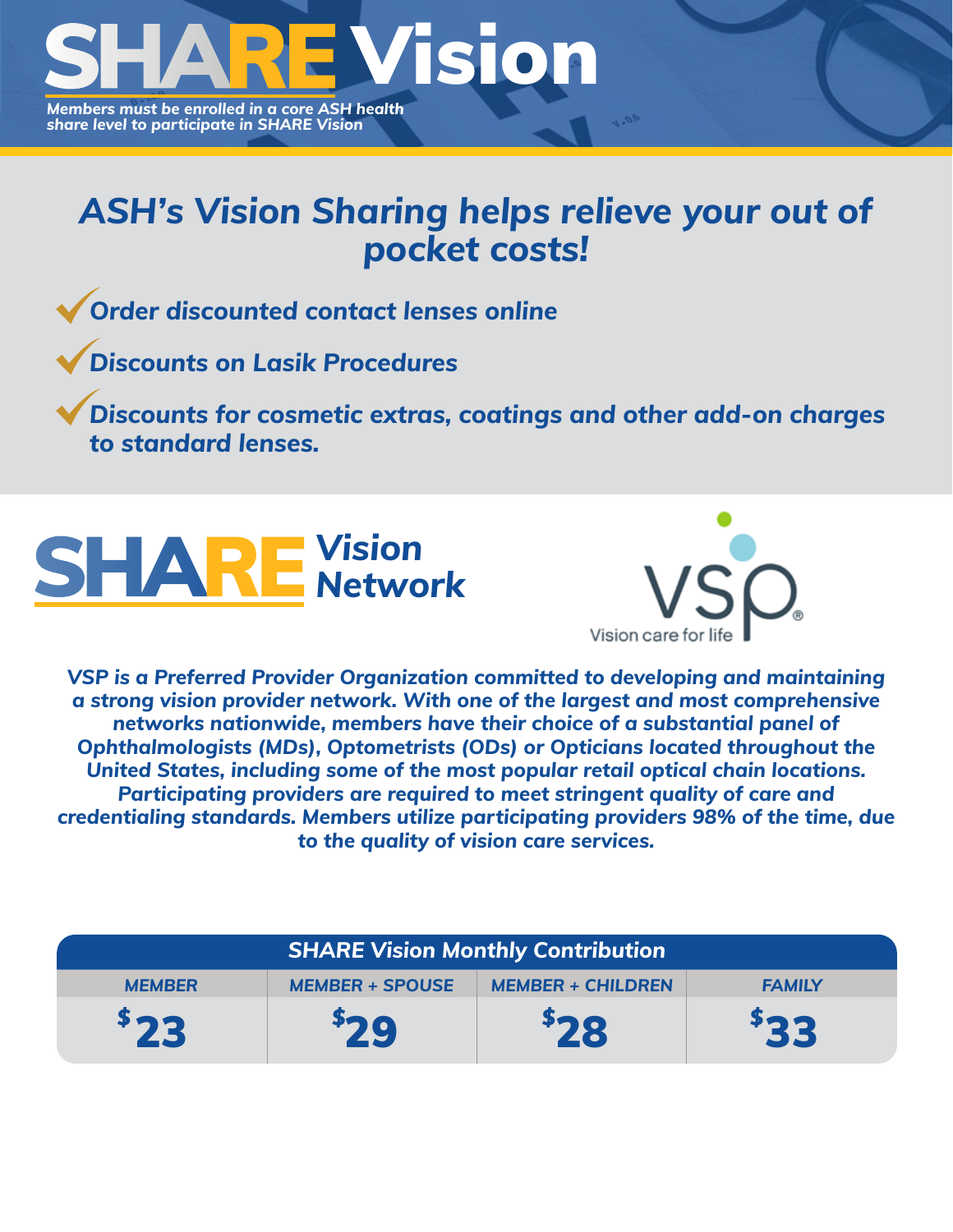| <b>SHARE Vision</b>                           |                                             |                                   |  |  |
|-----------------------------------------------|---------------------------------------------|-----------------------------------|--|--|
|                                               | <b>Participating Provider</b>               | <b>Non-Participating Provider</b> |  |  |
| <b>Annual Eye Exam</b>                        |                                             |                                   |  |  |
| <b>Frequency (based on date of service)</b>   | <b>Once every 12 months</b>                 | <b>Once every 12 months</b>       |  |  |
| <b>MRA</b> (member responsibility amount)     | \$10                                        | \$10                              |  |  |
| <b>ASH Shares:</b>                            | <b>Shared in Full</b>                       | \$40                              |  |  |
| Eye Glass Frames <sup>1</sup>                 |                                             |                                   |  |  |
| <b>Frequency (based on date of service)</b>   | <b>Once every 24 months</b>                 | <b>Once every 24 months</b>       |  |  |
| <b>Frames</b>                                 | <b>Shared up to \$100 Retail</b>            | \$40                              |  |  |
| <b>MRA</b> (member responsibility amount)     | \$25                                        | \$25                              |  |  |
| Eye Glass Standard Lenses (up to 61mm)        |                                             |                                   |  |  |
| <b>Frequency (based on date of service)</b>   | Once every 24 months <sup>2</sup>           | Once every 24 months <sup>2</sup> |  |  |
| <b>Single Vision</b>                          | <b>Shared in Full</b>                       | \$30                              |  |  |
| <b>Bifocal</b>                                | <b>Shared in Full</b>                       | \$50                              |  |  |
| <b>Trifocal</b>                               | <b>Shared in Full</b>                       | \$65                              |  |  |
| <b>Lenticular</b>                             | <b>Shared in Full</b>                       | \$125                             |  |  |
| <b>Standard Progressive Lenses</b>            | <b>Shared in Full</b>                       | \$65                              |  |  |
| <b>Lens Options</b>                           |                                             |                                   |  |  |
| <b>Polycarbonate Lenses<sup>3</sup></b>       | Shared up to \$85                           | \$55                              |  |  |
| <b>Ultra &amp; Premium Progressive Lenses</b> | Shared up to \$89.50                        | \$65                              |  |  |
| <b>Contact Lenses<sup>4</sup></b>             |                                             |                                   |  |  |
| <b>Frequency (based on date of service)</b>   | Once every 24 months <sup>5</sup>           | Once every 24 months <sup>5</sup> |  |  |
| <b>Elective</b>                               | <b>Shared up to \$100 Retail</b>            | \$100                             |  |  |
| <b>Non-Elective (one pair)</b>                | <b>Shared in Full</b><br>with Authorization | \$250                             |  |  |

*Amount shared is less any applicable MRA.*

- *Retail frame sharing will be converted to wholesale or warehouse equivalent prices at category 5 or 6 provider 1 locations. The wholesale or warehouse equivalent may be approximately 30% less than the retail frame allowance; please confirm this amount before ordering your eyewear.*
- *12 months with one or more of the following prescription changes: 2*
	- *A change of 0.50 diopter or more in one eye, or total in both eyes.*
	- *A shift in the axis of the cylinder of 15 degrees, or less than 15 degrees on a graduated scale as the cylinder power increases over 0.75 diopter.*
	- *The graduated scale is based on the shift in the axis multiplied by the cylinder power resulting in a factor of 8 or more. Table available to provider on request.*
- *For Dependent Children through age 18. 3*
- *This amount is in addition to the comprehensive vision examination, but in lieu of lenses and frame. If contact 4 lenses are for cosmetic or convenience purposes, ASH will share up to the above stated amount toward the contact lens evaluation, fitting costs and materials. Any balance is your responsibility. If contact lenses are medically necessary, one pair is fully covered. Please refer to the guidelines.*
- *Contact Lenses Sharing frequency is once every 24 months, or once every 12 months with a prescription change. 5*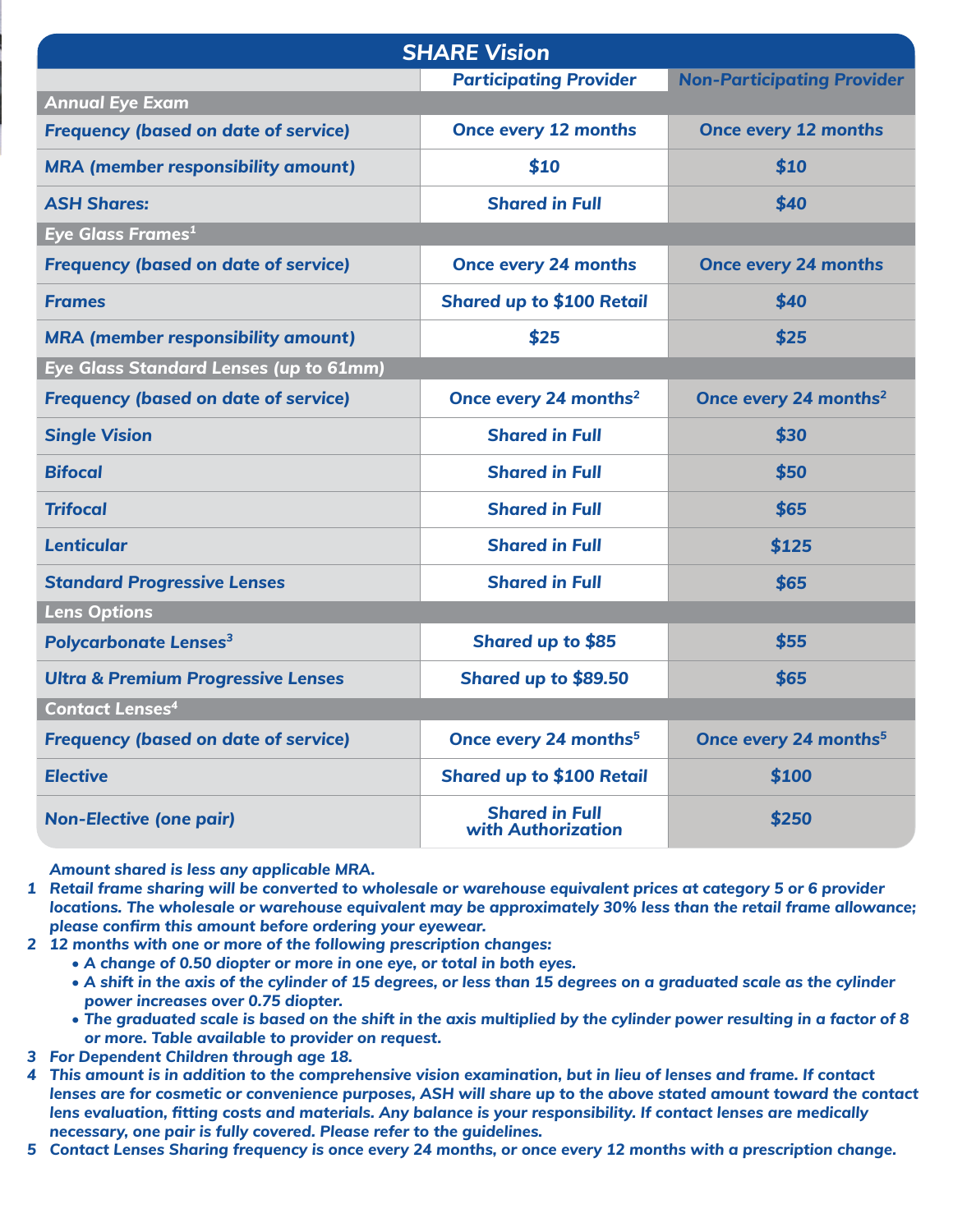

## *The Need for Critical and Accident Sharing*

*Medical advances as it relates to treating and surviving a critical illness or accident have made it significantly more likely an ASH member would survive such an unforeseen medical event, resulting in substantial needs. ASH members are committed to supporting each other through such devastating situations, and the many out-of-pocket costs that may result. These medical events create substantial needs for which ASH members can choose to share in and also be eligible for sharing. Best of all, ASH will facilitate the sharing between members.*



### *ASH offers three different Specified Sharing Options*



*\*In order to participate in these sharing options, the member must also participate in an ASH health share program.*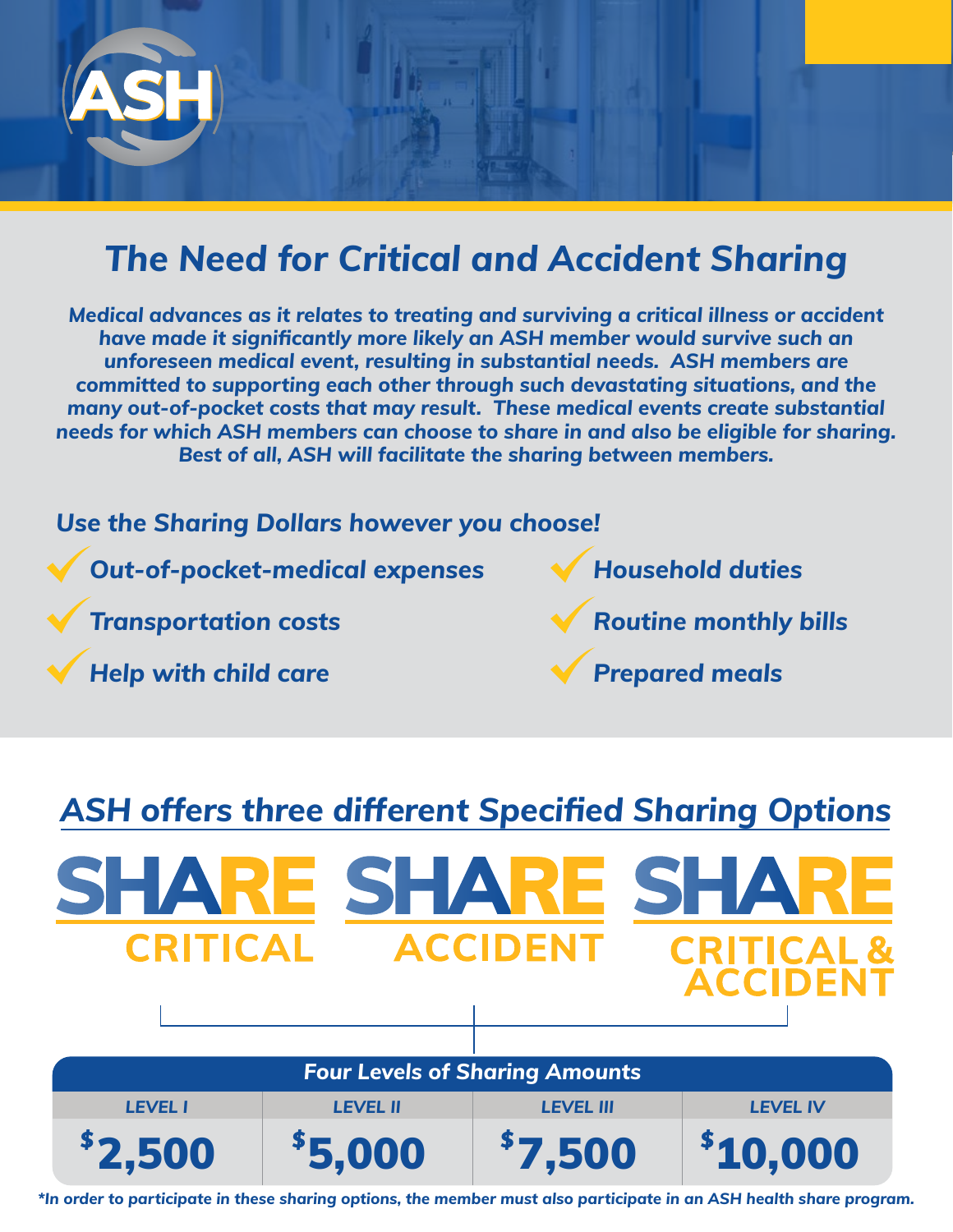# **RE Critical**

*Members must be enrolled in a core medical sharing level to participate in SHARE Critical*

| <b>SHARE Critical Levels</b>                                     |                                       |                  |                  |                  |  |
|------------------------------------------------------------------|---------------------------------------|------------------|------------------|------------------|--|
|                                                                  | <b>Level I</b>                        | <b>Level II</b>  | <b>Level III</b> | <b>Level IV</b>  |  |
| <b>Sharing Eligibility</b>                                       |                                       |                  |                  |                  |  |
| <b>Wait until eligible for critical sharing</b>                  | <b>60 Days</b>                        | <b>60 Days</b>   | <b>60 Days</b>   | <b>60 Days</b>   |  |
| <b>Pre-Existing Conditions Period</b>                            | 12 Months                             | <b>12 Months</b> | <b>12 Months</b> | <b>12 Months</b> |  |
| <b>Sharing Eligibility for Pre-existing</b><br><b>Conditions</b> | <b>12 Months After Effective Date</b> |                  |                  |                  |  |
| <b>Limited Specified Disease Sharing</b>                         | \$2,500                               | \$5,000          | \$7,500          | \$10,000         |  |
| <b>Heart Attack</b>                                              | 100%                                  | 100%             | 100%             | 100%             |  |
| <b>Stroke</b>                                                    | 100%                                  | 100%             | 100%             | 100%             |  |
| <b>Cancer Sharing</b>                                            | \$2,500                               | \$5,000          | \$7,500          | \$10,000         |  |
| <b>Cancer Sharing Percentage</b>                                 | <b>100%</b>                           | 100%             | 100%             | <b>100%</b>      |  |

*Shares the full amount as shown in the Schedule upon the first diagnosis of a Shareable Condition provided the waiting period and all other Guidelines have been met.*

*Critical illnesses are striking more Americans every single year. Approximately 1.7 million people in America will be diagnosed with cancer, about 720,000 will have a first-time heart attack and 610,000 will experience their first stroke. Centers for Disease Control and Prevention reports the number of emergency department visits for unintentional injuries in the U.S. is 29.4 million.*

*SOURCE: American Cancer Society, Cancer Facts and Figures, 2018/ American Heart Association, Heart Disease and Stroke Statistics 2018 At-a-Glance*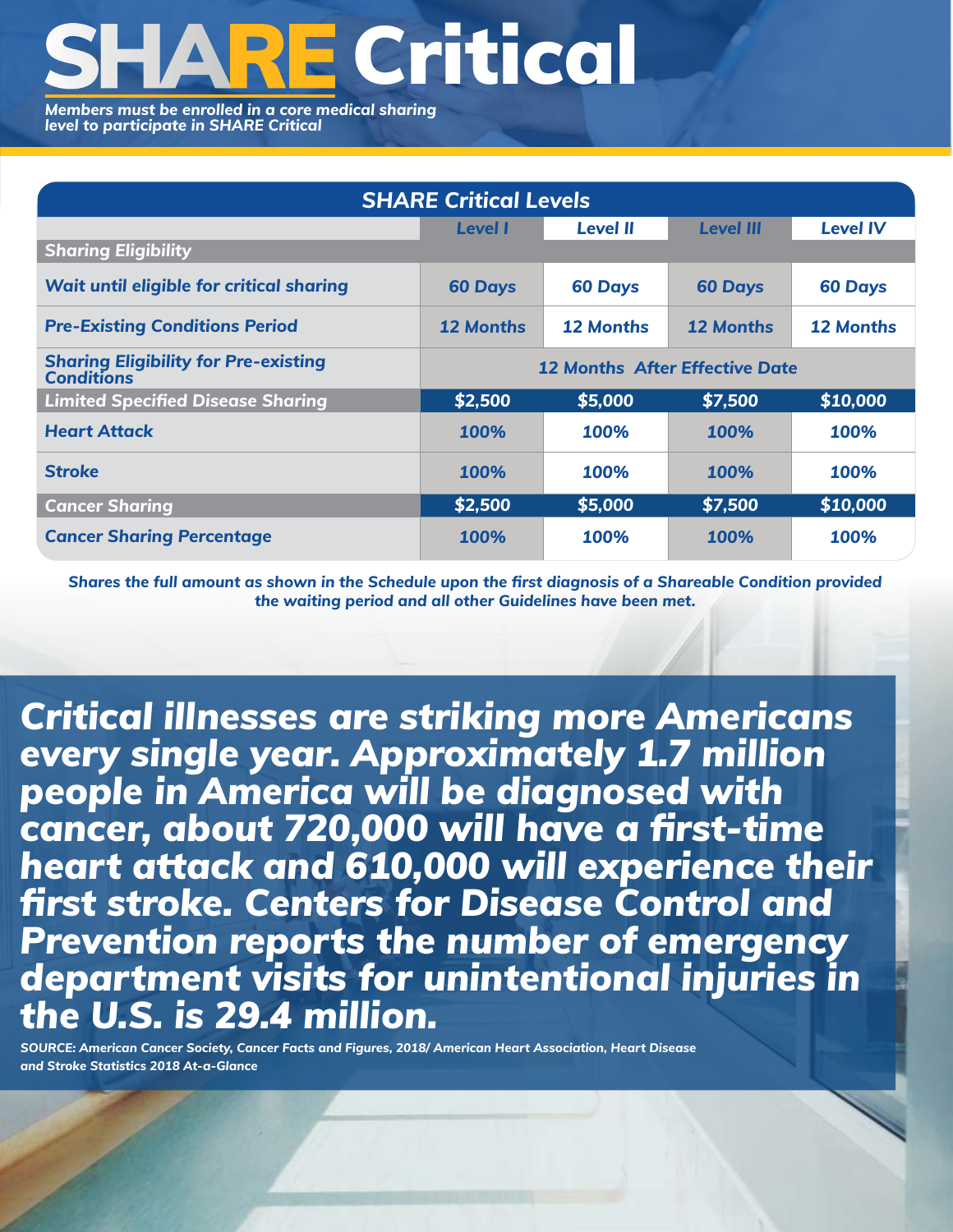# **EAccident**

*Members must be enrolled in a core medical sharing level to participate in SHARE Accident*

| <b>SHARE Accident Levels</b>                                                                                                                                                                                                                                                                                                |                                                               |                                                               |                                                                       |                                                               |  |
|-----------------------------------------------------------------------------------------------------------------------------------------------------------------------------------------------------------------------------------------------------------------------------------------------------------------------------|---------------------------------------------------------------|---------------------------------------------------------------|-----------------------------------------------------------------------|---------------------------------------------------------------|--|
|                                                                                                                                                                                                                                                                                                                             | <b>Level I</b>                                                | <b>Level II</b>                                               | <b>Level III</b>                                                      | <b>Level IV</b>                                               |  |
| <b>Accident Need</b>                                                                                                                                                                                                                                                                                                        |                                                               |                                                               |                                                                       |                                                               |  |
| <b>Accident Sharing Maximum</b>                                                                                                                                                                                                                                                                                             | \$2,500                                                       | \$5,000                                                       | \$7,500                                                               | \$10,000                                                      |  |
| <b>MRA (Member Responsibility Amount)</b><br>per Accident                                                                                                                                                                                                                                                                   | \$250                                                         | \$250                                                         | \$250                                                                 | \$250                                                         |  |
| <b>Initial Treatment Period</b>                                                                                                                                                                                                                                                                                             | <b>60 Days</b>                                                | <b>60 Days</b>                                                | <b>60 Days</b>                                                        | <b>60 Days</b>                                                |  |
| <b>Duration of Need</b>                                                                                                                                                                                                                                                                                                     | <b>12 Months</b>                                              | <b>12 Months</b>                                              | <b>12 Months</b>                                                      | <b>12 Months</b>                                              |  |
| <b>Shareable Needs</b>                                                                                                                                                                                                                                                                                                      |                                                               |                                                               |                                                                       |                                                               |  |
| Hospital room and board, and general nursing<br>care, up to the semi-private room rate.                                                                                                                                                                                                                                     | up to \$2,500                                                 | up to \$5,000                                                 | up to \$7,500                                                         | up to \$10,000                                                |  |
| <b>Hospital miscellaneous expense during</b><br><b>Hospital Confinement or for outpatient surgery</b><br>under general anesthetic, such as the cost of<br>the operating room, laboratory tests, x-ray<br>examinations, anesthesia, drugs (excluding<br>take-home drugs) or medicines, therapeutic<br>services and supplies. | up to \$2,500                                                 | up to \$5,000                                                 |                                                                       | up to \$7,500 up to \$10,000                                  |  |
| <b>Doctor's fees for surgery</b>                                                                                                                                                                                                                                                                                            | up to \$2,500                                                 | up to \$5,000                                                 | up to $$7,500$                                                        | up to \$10,000                                                |  |
| <b>Anesthesig services</b>                                                                                                                                                                                                                                                                                                  | up to \$2,500                                                 | up to \$5,000                                                 | up to \$7,500                                                         | up to \$10,000                                                |  |
| <b>Doctors' visits, inpatient and outpatient,</b><br>each visit                                                                                                                                                                                                                                                             | \$75                                                          | \$75                                                          | \$75                                                                  | \$75                                                          |  |
| <b>Hospital Emergency care</b>                                                                                                                                                                                                                                                                                              | \$500                                                         | \$500                                                         | \$500                                                                 | \$500                                                         |  |
| X-ray and other diagnostic tests                                                                                                                                                                                                                                                                                            | \$250                                                         | \$250                                                         | \$250                                                                 | \$250                                                         |  |
| <b>Ambulance expense</b>                                                                                                                                                                                                                                                                                                    | \$250                                                         | \$250                                                         | \$250                                                                 | \$250                                                         |  |
| <b>Durable Medical Equipment</b>                                                                                                                                                                                                                                                                                            | \$100                                                         | \$100                                                         | \$100                                                                 | \$100                                                         |  |
| <b>Prescription Drugs</b>                                                                                                                                                                                                                                                                                                   | \$500                                                         | \$500                                                         | \$500                                                                 | \$500                                                         |  |
| <b>Dental treatment for Injury to Sound</b><br><b>Natural Teeth</b>                                                                                                                                                                                                                                                         | \$250 per<br>tooth, up to $a$<br>maximum of<br>\$500          | \$250 per<br>tooth, up to a<br>maximum of<br>\$500            | \$250 per<br>tooth, up to $a$ tooth, up to $a$<br>maximum of<br>\$500 | \$250 per<br>maximum of<br>\$500                              |  |
| <b>Physical Therapy</b>                                                                                                                                                                                                                                                                                                     | \$60 for first<br>visit; \$30 for<br>each visit<br>thereafter | \$60 for first<br>visit; \$30 for<br>each visit<br>thereafter | \$60 for first<br>visit; \$30 for<br>each visit<br>thereafter         | \$60 for first<br>visit; \$30 for<br>each visit<br>thereafter |  |
| <b>Registered Nurse expense</b>                                                                                                                                                                                                                                                                                             | up to \$2,500                                                 | up to \$5,000                                                 | up to \$7,500                                                         | up to \$10,000                                                |  |

*Accident Sharing is not included for reinjury or complications of an injury caused or contributed by a condition that existed before the Accident.*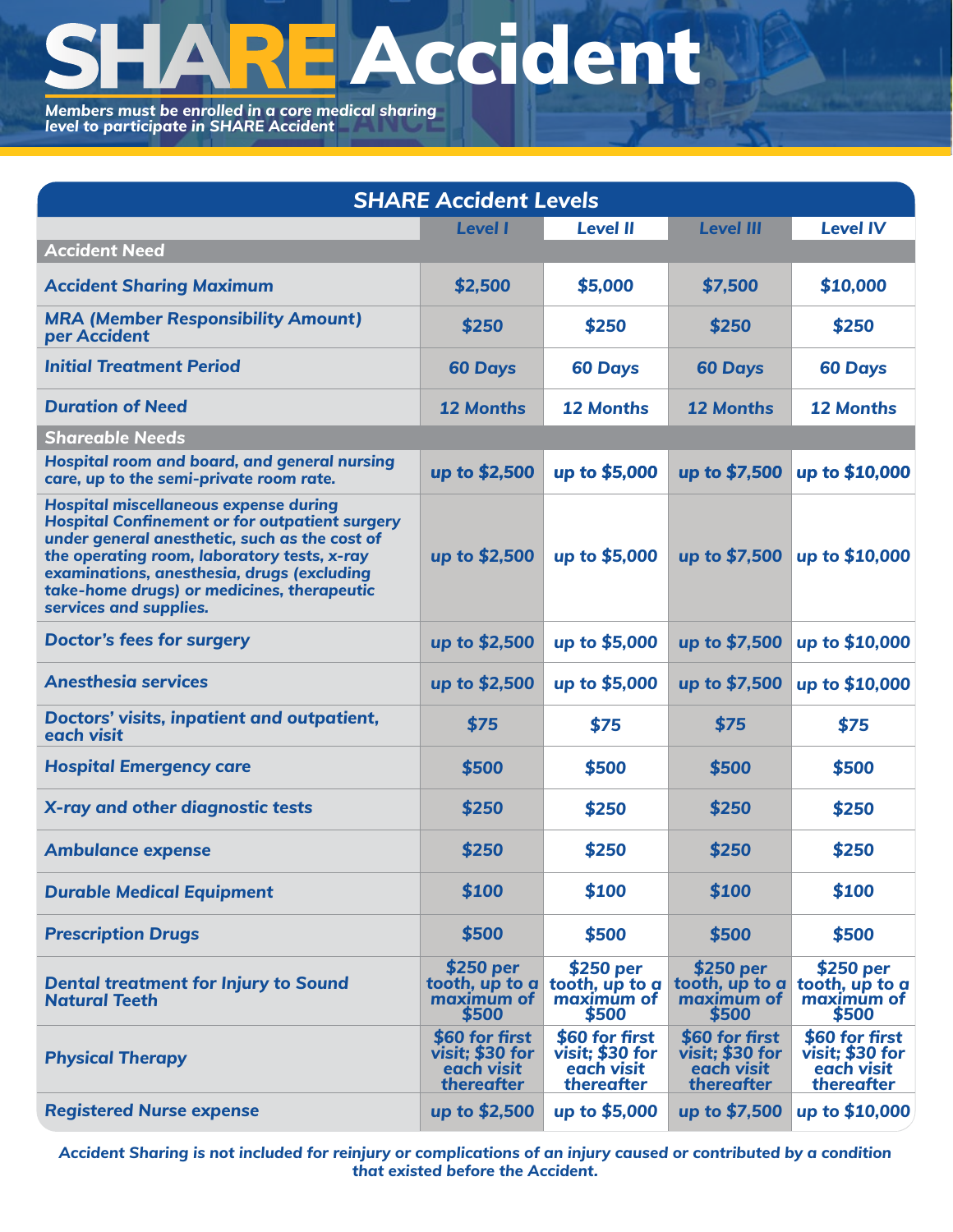### *SHARE Accident – Accidental Death & Dismemberment Sharing*

| <b>Accidental Death &amp; Dismemberment Levels</b>                        |                |                 |                  |                 |
|---------------------------------------------------------------------------|----------------|-----------------|------------------|-----------------|
|                                                                           | <b>Level I</b> | <b>Level II</b> | <b>Level III</b> | <b>Level IV</b> |
| <b>Accidental Death &amp; Dismemberment Sharing</b>                       |                |                 |                  |                 |
| <b>Sharing Maximum -</b><br><b>Member, Spouse, Child(ren)</b>             | \$2,500        | \$5,000         | \$7,500          | \$10,000        |
| <b>Schedule of Sharing</b>                                                |                |                 |                  |                 |
| <b>Loss of Life</b>                                                       |                |                 |                  |                 |
| <b>Loss of Both Hands</b>                                                 |                |                 |                  |                 |
| <b>Loss of Both Feet</b>                                                  |                |                 |                  |                 |
| <b>Loss of the Entire Sight of Both Eyes</b>                              | 100%           | 100%            | 100%             | 100%            |
| <b>Loss of One Hand and One Foot</b>                                      |                |                 |                  |                 |
| <b>Loss of Speech and Hearing</b>                                         |                |                 |                  |                 |
| <b>Loss of One Hand or One Foot and Entire</b><br><b>Sight of One Eye</b> |                |                 |                  |                 |
| <b>Loss of One Hand or One Foot</b>                                       |                |                 |                  |                 |
| <b>Loss of Entire Sight of One Eye</b>                                    | 50%            | 50%             | 50%              | 50%             |
| <b>Loss of Speech or Hearing</b>                                          |                |                 |                  |                 |
| <b>Loss of Hearing in One Ear</b>                                         | 25%            | 25%             | 25%              | 25%             |

*Accidental Death and Dismemberment Sharing is provided as shown in the Sharing Schedule and shares to the member or beneficiary up to the shareable amount listed for the member's death or loss of certain body parts in a shareable Accident. ASH members have determined that this an important aspect of supporting each other through unforeseen medical needs.*

*Percentages relate to the Maximum Sharing Amount as shown above for the Primary, Spouse and Child(ren).*

## *In 2017, 18.9% of hospital visits were the result of external accidents to the body*

*SOURCE: cdc.gov National Hospital Ambulatory Medical Care Survey: 2017 Emergency Department Summary Tables*

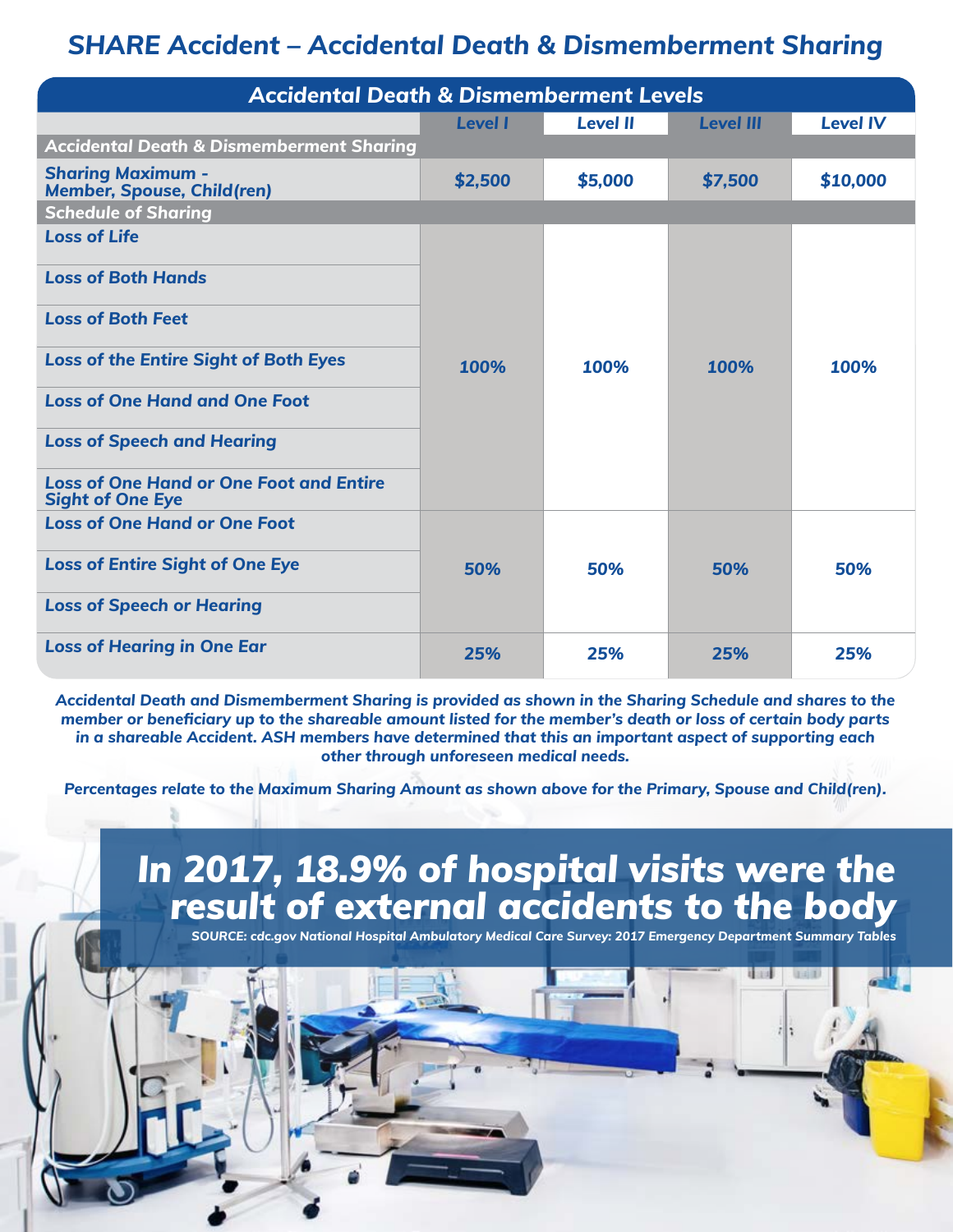## MONTHLY CONTRIBUTION

*A S H i s n o t a n i n s u r a n c e c o m p a n y , n o r d o e s t h e program represent a 'contract for payment'.*

| <b>SHARE Critical Monthly Contributions</b> |                           |                            |                             |                             |
|---------------------------------------------|---------------------------|----------------------------|-----------------------------|-----------------------------|
|                                             | <b>Level I</b><br>\$2,500 | <b>Level II</b><br>\$5,000 | <b>Level III</b><br>\$7,500 | <b>Level IV</b><br>\$10,000 |
| <b>Member</b>                               | \$37.80                   | \$50                       | \$64                        | \$78                        |
| <b>Member + Spouse</b>                      | \$48                      | \$75                       | \$105                       | \$132                       |
| <b>Member + Child(ren)</b>                  | \$39                      | \$53                       | \$71                        | \$87                        |
| <b>Member + Family</b>                      | \$50                      | \$81                       | \$113                       | \$144                       |

| <b>SHARE Accident Monthly Contributions</b> |                                                                          |         |         |          |  |  |
|---------------------------------------------|--------------------------------------------------------------------------|---------|---------|----------|--|--|
|                                             | <b>Level IV</b><br><b>Level II</b><br><b>Level I</b><br><b>Level III</b> |         |         |          |  |  |
|                                             | \$2,500                                                                  | \$5,000 | \$7,500 | \$10,000 |  |  |
| <b>Member</b>                               | \$31                                                                     | \$36    | \$42    | \$46     |  |  |
| <b>Member + Spouse</b>                      | \$37                                                                     | \$46    | \$55    | \$61     |  |  |
| <b>Member + Child(ren)</b>                  | \$34                                                                     | \$41    | \$48    | \$53     |  |  |
| <b>Member + Family</b>                      | \$43                                                                     | \$55    | \$69    | \$77     |  |  |

| <b>SHARE Critical &amp; SHARE Accident Monthly Contributions</b> |                |                 |                  |                 |
|------------------------------------------------------------------|----------------|-----------------|------------------|-----------------|
|                                                                  | <b>Level I</b> | <b>Level II</b> | <b>Level III</b> | <b>Level IV</b> |
|                                                                  | \$2,500        | \$5,000         | \$7,500          | \$10,000        |
| <b>Member</b>                                                    | \$43           | \$60            | \$76             | \$92            |
| <b>Member + Spouse</b>                                           | \$60           | \$98            | \$136            | \$169           |
| <b>Member + Child(ren)</b>                                       | \$48           | \$71            | \$94             | \$115           |
| <b>Member + Family</b>                                           | \$73           | \$115           | \$159            | \$197           |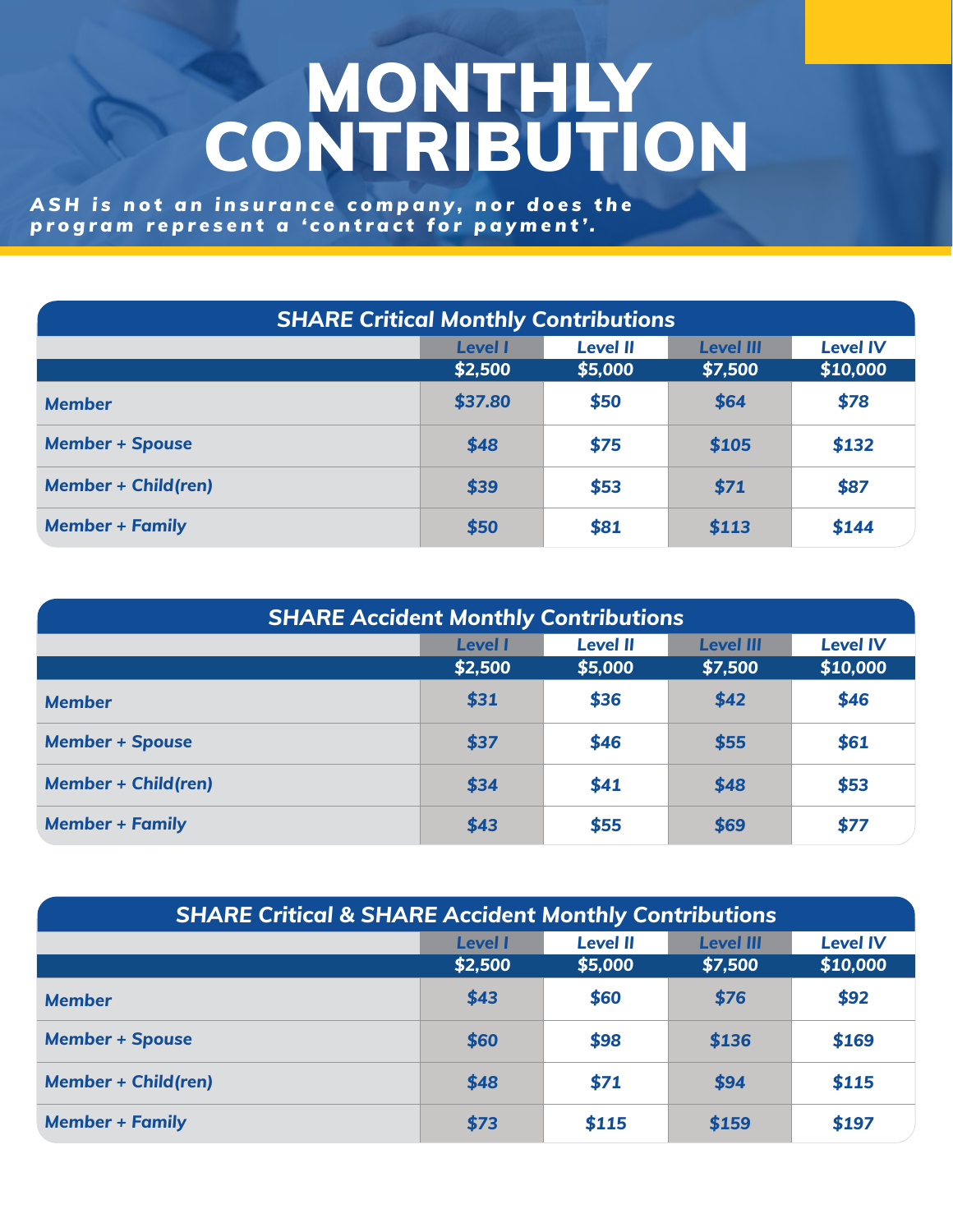## DISCLAIMER & LEGAL

#### Alliance for Shared Health (ASH) is an IRS approved 501(c)3 non-profit health share ministry. ASH facilitates the sharing of member medical needs between members based upon the sharing level at which each member chooses to participate.

- **ASH is not a contract for insurance, but rather a community of people that share a common passion to change health care and change lives.**
- **ASH members have a global vision and are part of an international health share ministry.**
- **ASH members become international members of Bible Army International Church, however members maintain the church affiliation and/or membership of their choosing in the United States.**
- **ASH's predecessor has been sharing in health care needs since 1996.**

#### Alliance for Shared Health acts as a neutral third party to facilitate the need request payments, and may use vendors, at its discretion, to strengthen and support membership.

#### LEGAL NOTICES

The following legal notices are required by state regulation, and are intended to notify individuals that non-profit health sharing entities such as Alliance for Shared Health (ASH) and health care sharing ministry plans guidelines nor plan of operation is an are not insurance, and that such entities do not provide any guarantee or promise to pay your medical expenses. ASH's role is to enable self- pay patients to help fellow ministry members through voluntary financial gifts.

#### **GENERAL LEGAL NOTICE**

anyone chooses to pay your medical bills will the sharing of medical expenses is not This organization facilitates the sharing of medical expenses but is not an insurance company, and neither its guidelines nor plan of operation is an insurance policy. Sharing is available for all eligible medical expenses; however, this program does not guarantee or promise that your medical bills will be paid **Alaska Statute 21.03.021(k)**or assigned to others for payment. Whether be totally voluntary. As such, this program should never be considered as a substitute for an insurance policy. Whether you or your provider receive any payments for medical expenses and whether or

not this program continues to operate, you are always liable for any unpaid bills. This health care sharing ministry is not regulated by the State Insurance Departments. You should review this organization's guidelines carefully to be sure you understand any limitations that may affect your personal medical and financial needs.

#### **STATE SPECIFIC NOTICES Alabama Code Title 22-6A-2**

Notice: The organization facilitating the sharing of medical expenses is not an insurance company, and neither its insurance policy. Whether anyone chooses to assist you with your medical bills will be totally voluntary because no other participant will be compelled by law to contribute toward your medical bills. As such, participation in the organization or a subscription to any of its documents should never be considered to be insurance. Regardless of whether you receive any payment for medical expenses or whether this organization continues to operate, you are always personally responsible for the payment of your own medical bills.

Notice: The organization coordinating an insurance company, and neither its guidelines nor plan of operation is an insurance policy. Whether anyone chooses to assist you with your medical bills will be totally voluntary because no other participant will be compelled by law to contribute toward your medical bills. Participation in the organization or a subscription to any of its documents should never be considered to be insurance. Regardless of whether you receive a

payment for medical expenses or whether this organization continues to operate, you are always personally responsible for the payment of your own medical bill.

#### **Arizona Statute 20-122**

Notice: the organization facilitating the sharing of medical expenses is not an insurance company and the ministry's guidelines and plan of operation are not an insurance policy. Whether anyone chooses to assist you with your medical bills will be completely voluntary because participants are not compelled by law to contribute toward your medical bills. Therefore, participation in the ministry or a subscription to any of its documents should not be considered to be insurance. Regardless of whether you receive any payment for medical expenses or whether this ministry continues to operate, you are always personally responsible for the payment of your own medical bills.

#### **Arkansas Code 23-60-104.2**

Notice: The organization facilitating the sharing of medical expenses is not an insurance company and neither its guidelines nor plan of operation is an insurance policy. If anyone chooses to assist you with your medical bills, it will be totally voluntary because participants are not compelled by law to contribute toward your medical bills. Participation in the organization or a subscription to any of its documents should never be considered to be insurance. Regardless of whether you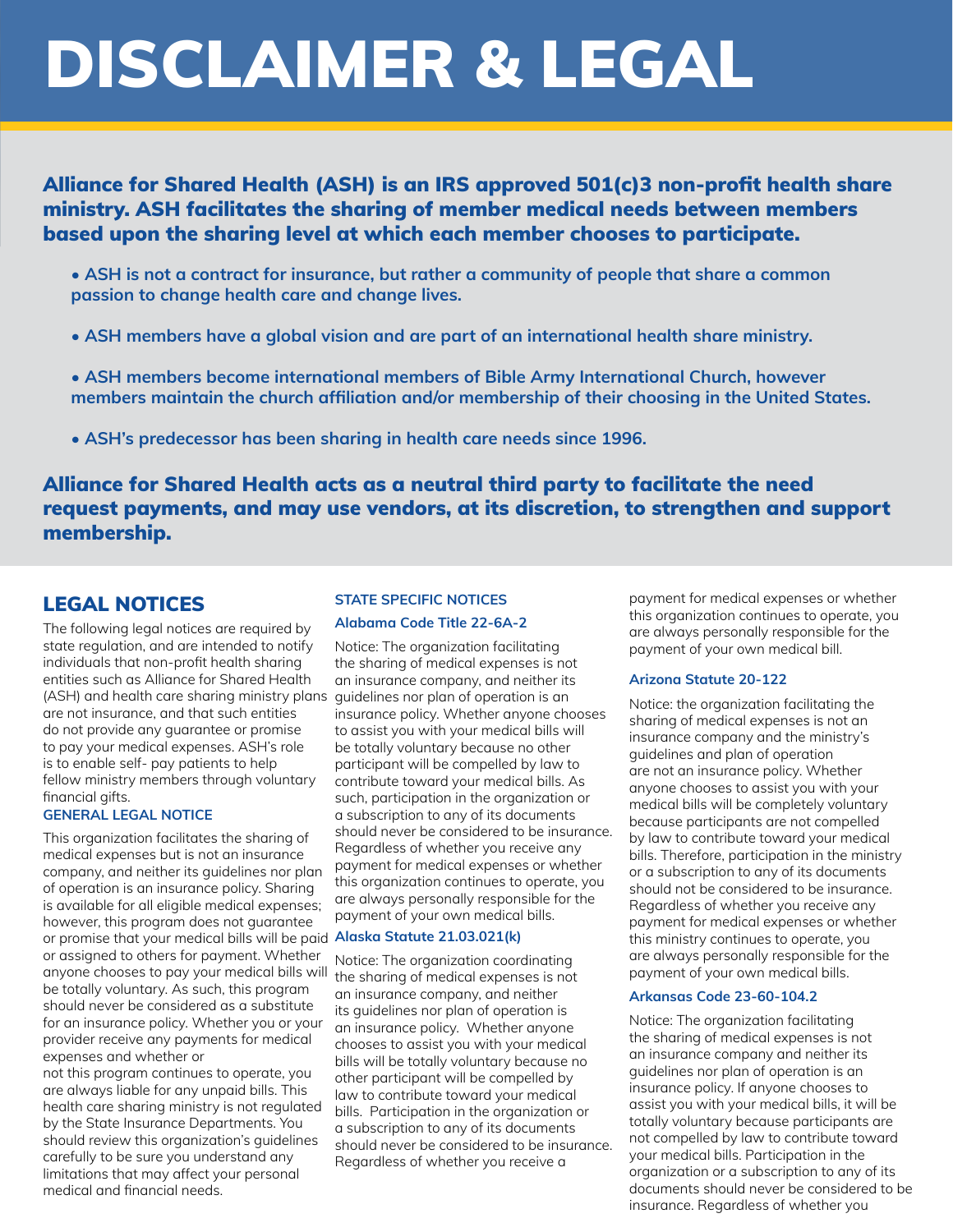receive a payment for medical expenses or if this organization continues to operate, you are always personally responsible for the payment of your own medical bills.

#### **Florida Statute 624.1265**

Alliance for Shared Health is not an insurance company, and membership is not offered through an insurance company. Alliance for Shared Health, LLC. is not subject to the regulatory requirements or consumer protections of the Florida Insurance Code.

#### **Georgia Statute 33-1-20**

Notice: The organization facilitating the sharing of medical expenses is not an insurance company, and neither its guidelines nor plan of operation is an insurance policy. Whether anyone chooses to assist you with your medical bills will be totally voluntary because no other participant will be compelled by law to contribute toward your medical bills. As such, participation in the organization or a subscription to any of its documents should never be considered to be insurance. Regardless of whether you receive any payment for medical expenses or whether this organization continues to operate, you are always personally responsible for the payment of your own medical bills.

#### **Idaho Statute 41-121**

Notice: The organization facilitating the sharing of medical expenses is not an insurance company, and neither its guidelines nor plan of operation is an insurance policy. Whether anyone chooses to assist you with your medical bills will be totally voluntary because no other participant will be compelled by law to contribute toward your medical bills. As such, participation in the organization or a subscription to any of its documents should never be considered to be insurance. Regardless of whether you receive any payment for medical expenses or whether this organization continues to operate, you are always personally responsible for the payment of your own medical bills.

#### **Illinois Statute 215-5/4-Class 1-b**

Notice: The organization facilitating the sharing of medical expenses is not an insurance company, and neither its guidelines nor plan of operation constitute or create an insurance policy. Any assistance you receive with your medical bills will be totally voluntary. As such, participation in the you with your medical bills will be totally organization or a subscription to any of its documents should never be considered to be insurance. Whether or not you receive any payments for medical expenses and whether or not this organization continues to operate, you are always personally responsible for the payment of your own medical bills.

#### **Indiana Code 27-1-2.1**

Notice: The organization facilitating the sharing of medical expenses is not

an insurance company, and neither its guidelines nor its plan of operation is an insurance policy. Any assistance you receive with your medical bills will be totally voluntary. Neither the organization nor any other participant can be compelled by law to contribute toward your medical bills. As such, participation in the organization or a subscription to any of its documents should never be considered to be insurance. Whether or not you receive any payments for medical expenses and whether or not this organization continues to operate, you are always personally responsible for the payment of your own medical bills.

#### **Kentucky Revised Statute 304.1-120 (7)**

Notice: Under Kentucky law, the religious organization facilitating the sharing of medical expenses is not an insurance company, and its guidelines, plan of operation, or any other document of the religious organization do not constitute or create an insurance policy. Participation in the religious organization or a subscription to any of its documents shall not be considered insurance. Any assistance you receive with your medical bills will be totally voluntary. Neither the organization nor any participant shall be compelled by law to contribute toward your medical bills. Whether or not you receive any payments for medical expenses, and whether or not this organization continues to operate, you shall be personally responsible for the payment of your medical bills.

#### **Louisiana Revised Statute Title 22- 318,319**

Notice: The ministry facilitating the sharing of medical expenses is not an insurance company. Neither the guidelines nor the plan of operation of the ministry constitutes an insurance policy. Financial assistance for the payment of medical expenses is strictly voluntary. Participation in the ministry or a subscription to any publication issued by the ministry shall not be considered as enrollment in any health insurance plan or as a waiver of your responsibility to pay your guidelines nor plan of operation is an medical expenses.

#### **Maine Revised Statute Title 24-A, §704, sub-§3**

Notice: The organization facilitating the sharing of medical expenses is not an insurance company and neither its guidelines nor plan of operation is an insurance policy. Whether anyone chooses to assist voluntary because no other participant will be compelled by law to contribute toward your medical bills. Participation in the organization or a subscription to any of its documents should never be considered to be insurance. Regardless of whether you receive payment for medical expenses or whether this organization continues to operate, you are always personally responsible for the payment of your own medical bills.

#### **Maryland Article 48, Section 1-202(4)**

Notice: This publication is not issued by an insurance company nor is it offered through an insurance company. It does not guarantee or promise that your medical bills will be published or assigned to others for payment. No other subscriber will be compelled to contribute toward the cost of your medical bills. Therefore, this publication should never be considered a substitute for an insurance policy. This activity is not regulated by the State Insurance Administration, and your liabilities are not covered by the Life and Health Guaranty Fund. Whether or not you receive any payments for medical expenses and whether or not this entity continues to operate, you are always liable for any unpaid bills.

#### **Massachusetts**

The plan is not insurance coverage and does not meet the minimum creditable coverage requirements under M.G.L. c. 111M and 956 CMR 5.00.

#### **Michigan Section 550.1867**

Notice: Alliance for Shared Health that operates this health care sharing ministry is not an insurance company and the financial assistance provided through the ministry is not insurance and is not provided through an insurance company. Whether any participant in this ministry chooses to assist another participant who has financial or medical needs is totally voluntary. A participant will not be compelled by law to contribute toward the financial or medical needs of another participant. This document is not a contract of insurance or a promise remains personally responsible for the payment of all of his or her medical bills and other obligations incurred in meeting his or her financial needs.

#### **Mississippi Title 83-77-1**

Notice: The organization facilitating the sharing of medical expenses is not an insurance company, and neither its insurance policy. Whether anyone chooses to assist you with your medical bills will be totally voluntary because no other participant will be compelled by law to contribute toward your medical bills. As such, participation in the organization or a subscription to any of its documents should never be considered to be insurance. Regardless of whether you receive any payment of medical expenses or whether this organization continues to operate, you are always personally responsible for the payment of your own medical bills.

#### **Missouri Section 376.1750**

Notice: This publication is not an insurance company nor is it offered through an insurance company. Whether anyone